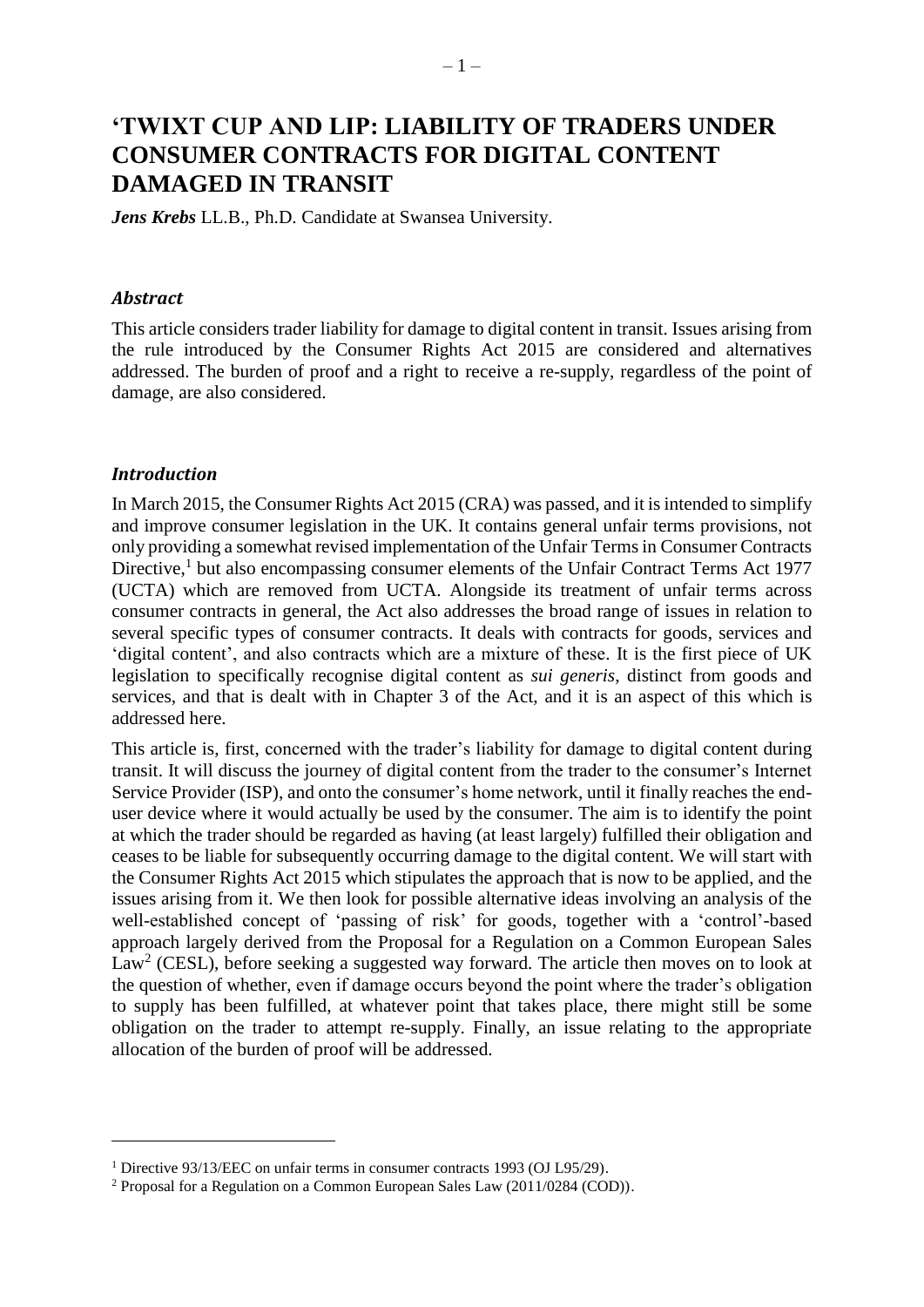## *Supplying Digital Content*

We are used to the separation of passing of property and passing of risk in connection with the sale of goods, but when considering liability which traders face when supplying digital content, a different approach was adopted in the Consumer Rights Act 2015. Section 39 CRA focuses on determination of when digital content is supplied, and it is this test which operates as the equivalent of 'passing of risk' in relation to the sale of goods under the Sale of Goods Act 1979 (SGA). Both determine when traders have fulfilled their contractual obligation to supply products of the requisite standard. For the supply of digital content, this occurs if one of two possibilities under s. 39(2) CRA is satisfied. This is the case when digital content (a) reaches the consumer's device, or (b) when it reaches a 'trader chosen by the consumer' via whose service the content reaches the consumer's device. At first glance the focus seems to be on the supply to the consumer's device. However, the Explanatory Notes make clear that supply to such a 'chosen trader' is, in reality, of much greater importance.<sup>3</sup> 'Chosen trader', as envisaged under (b), includes, for example, the consumer's Internet Service Provider (ISP) which provides the consumer with connectivity to the internet. By that definition the focus completely shifts from (a) to (b) because virtually all transactions, except those between a consumer and their chosen ISP, have to pass the ISP to reach the consumer's device. Therefore, in most cases traders have fulfilled their obligation before the product has even reached the consumer's modem. Should, however, a situation fall within the scope of (a) the opposite would apply and the consumer would virtually never have to bear the risk of damage during transmission. The Act only offers these two fairly extreme positions and the next paragraphs will explore the reasons why neither is entirely satisfactory.

Under a scheme of early fulfilment, ie. s. 39(2)(b) CRA, consumers become responsible for transmission of the content when it is within the charge of the ISP. The Department for Business, Innovation & Skills (BIS) explained that traders would not have to face liability for events which they cannot control.<sup>4</sup> The reverse conclusion would be that the risk is better placed with the consumer for an event which is, in practical terms, as much beyond their as the trader's control, albeit they have chosen the ISP. In such cases, the consumer may be able to rely on the duty of the ISP under the term implied by s. 49 CRA which requires a service contract to be performed with reasonable care and skill. This obligation is mandatory and cannot be excluded by the ISP.<sup>5</sup> However, it is only an obligation to take 'reasonable care and skill', unlike the trader's strict liability in relation to the quality of the digital content, and the only viable option it gives to the consumer is a claim in damages,<sup>6</sup> whereas they are likely to be far happier with a swift re-supply from the trader, and very unlikely to feel able to take action against the ISP.

In fact, it is suggested that an opposite approach might well result in better outcomes. Completing supply, and with it the trader's liability for damage, at a late stage, as under s. 39(2)(a) CRA, would be favourable for consumers. They would only have to bear the risk of damage once the digital contents reached their end-user device, and traders would remain liable for any damage until that point. This would mean traders remained liable for events which are beyond their control, but traders are generally in a stronger position to carry such burden, and re-supplying the product is a low-cost (or very low cost) remedy which would solve the consumer's problem in many cases. If the problem is persistent traders might have to find an

<u>.</u>

<sup>3</sup> CRA, s. 39(2)(b); cf. Department for Business, Innovation and Skills, 'Consumer Rights Act 2015 - Explanatory Notes' para 192.

<sup>4</sup> CRA, s. 39; ibid 194.

<sup>5</sup> ibid.

 $6$  See CRA, s. 54(7)(a).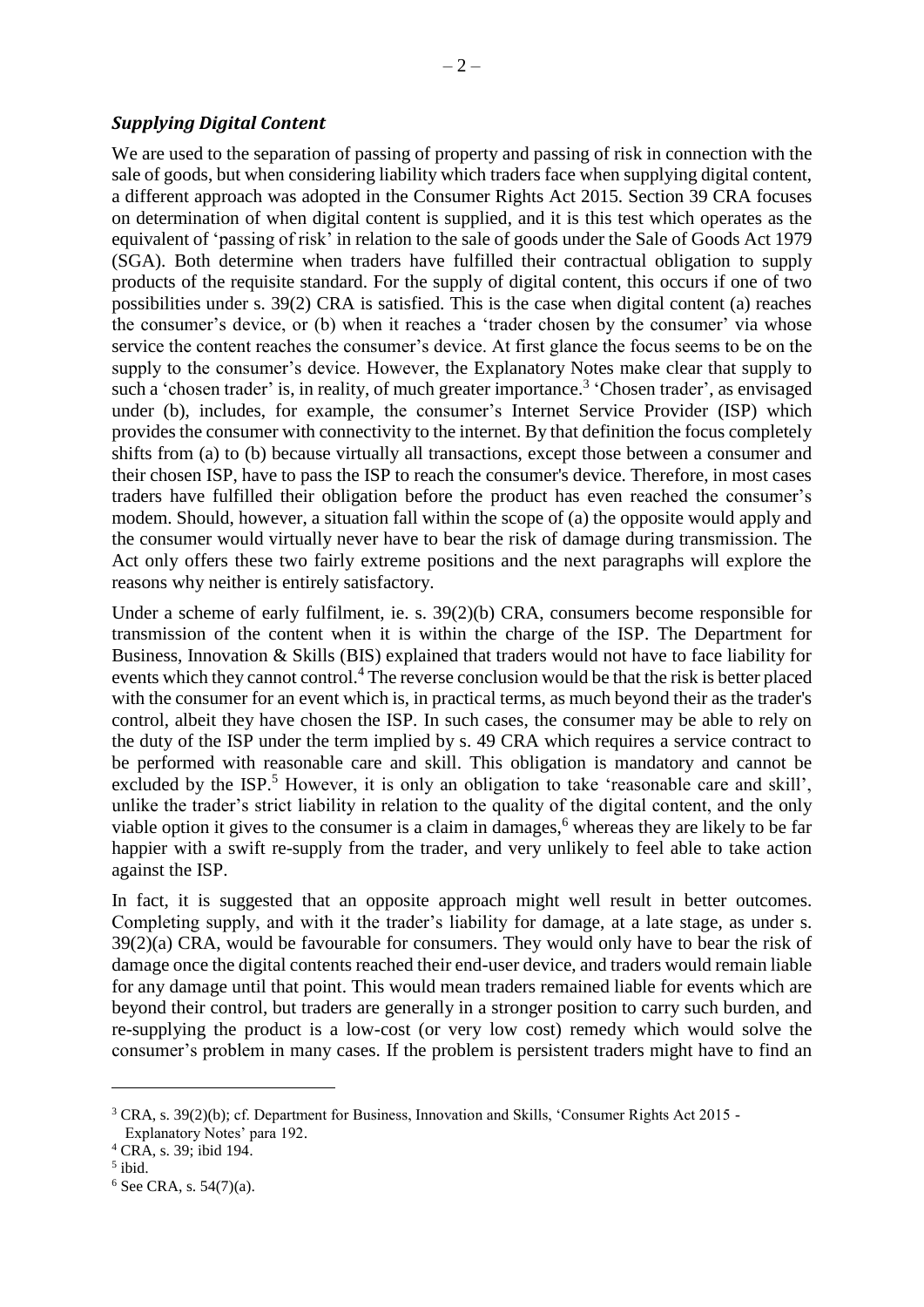alternative means of supply (such as a copy on a physical carrier), or try to put pressure on the ISP to resolve the disruption. Eventually, if the problem does originate from a source which is beyond a trader's control, and there is no practicable alternative means of supply, there would be a point at which continuance of the trader's liability, after trying to resend the digital content, might be viewed as unreasonable, but it is arguably much less so than leaving all the risk on the consumer, once the digital content has reached the consumer's ISP. In any event, a much more discriminating approach is suggested below.

## *Goods – Physical Form and Ownership*

1

We should consider alternatives to the solution offered under s. 39 CRA, and firstly we shall look at the approaches taken to goods. Rules on the passing of risk regarding the sale of goods have been developed over decades.<sup>7</sup> They used to be provided solely by the Sale of Goods Act 1979 (SGA), but the CRA has introduced new rules for the consumer context. Obviously this article is concerned with the latter context in relation to digital content, but both sets of rules for goods will be compared here with the digital situation. The traditional rule under the SGA provides for risk to pass when 'property passes', unless the parties have agreed otherwise. This is a rule generally aligning the passing of risk with ownership moving from the seller to the buyer.<sup>8</sup> In contrast, s. 29(2) CRA states that, in relation to consumer contracts, risk passes with physical possession of the goods.<sup>9</sup> There are difficulties with carrying over either of these approaches to the context of digital content.

There are obvious problems in adapting to the context of digital content any rule which focuses on physical possession moving from one party to another. The lack of physical form had caused problems in relation to the classification of digital content prior to the implementation of the CRA.<sup>10</sup> The argument was that in order for digital content to be goods it had to be tangible which, in turn, related to a physical presence.<sup>11</sup> To some extent, this was the reason why the Law Commission saw it as necessary to introduce digital content as a sui generis category,<sup>12</sup> and with it emerged the need for a more suitable method of dealing with liability for damage for digital content in transit.

<sup>7</sup> *Goode on Commercial Law* (Ewan McKendrick ed, 4th edn, LexisNexis UK and Penguin Books 2010) ch 9.

<sup>8</sup> LS Sealy and RJA Hooley, *Commercial Law : Text, Cases, and Materials* (4th edn, Oxford University Press 2009) 70–71.

<sup>9</sup> CRA, s. 29(2) reads: '*The goods remain at the trader's risk until they come into the physical possession of (a) the consumer ...*'.

<sup>&</sup>lt;sup>10</sup> In order to determine which rights buyers of digital products would enjoy, it was asked whether digital products were similar to goods or service. Depending on the outcome buyers would have been granted rights under the SGA or the SGSA. The reasoning provided was, however, never convincing enough to be determinative.

<sup>&</sup>lt;sup>11</sup> The The requirement, even though never expressly stated under UK law, is nicely illustrated in the case of *St Albans City and District Council v International Computers Ltd* [1997] FSR 251where, both at first instance and on appeal, the judges concluded that digital content would only be covered by the SGA, ie. be classified as 'goods', if delivered on a physical medium. Consequently, any other product would lack the necessary physical component to be considered under the SGA. See also Ken Moon, 'The Nature of Computer Programs: Tangible? Goods? Personal Property? Intellectual Property?' (2009) 31 E.I.P.R. 396; Robert Bradgate, 'Consumer Rights in Digital Products - A Research Report Prepared for the UK Department for Business, Innovation and Skills'; Natali Helberger and others, 'Digital Content Contracts for Consumers' (2013) 36 J Consum Policy 37

<sup>12</sup> Bradgate, "Consumer Rights in Digital Products" (September 2010), p.16, https://www.gov.uk/government uploads/system/uploads/attachment\_ data/file/3183 7 II 0-112 5-consumer-rights-in-digital-products.pdf Accessed 17 May 2017]; see also Heiberger et al., "Digital Content Contracts for Consumers" (2013) 36 J. Consum. Policy 37, 39.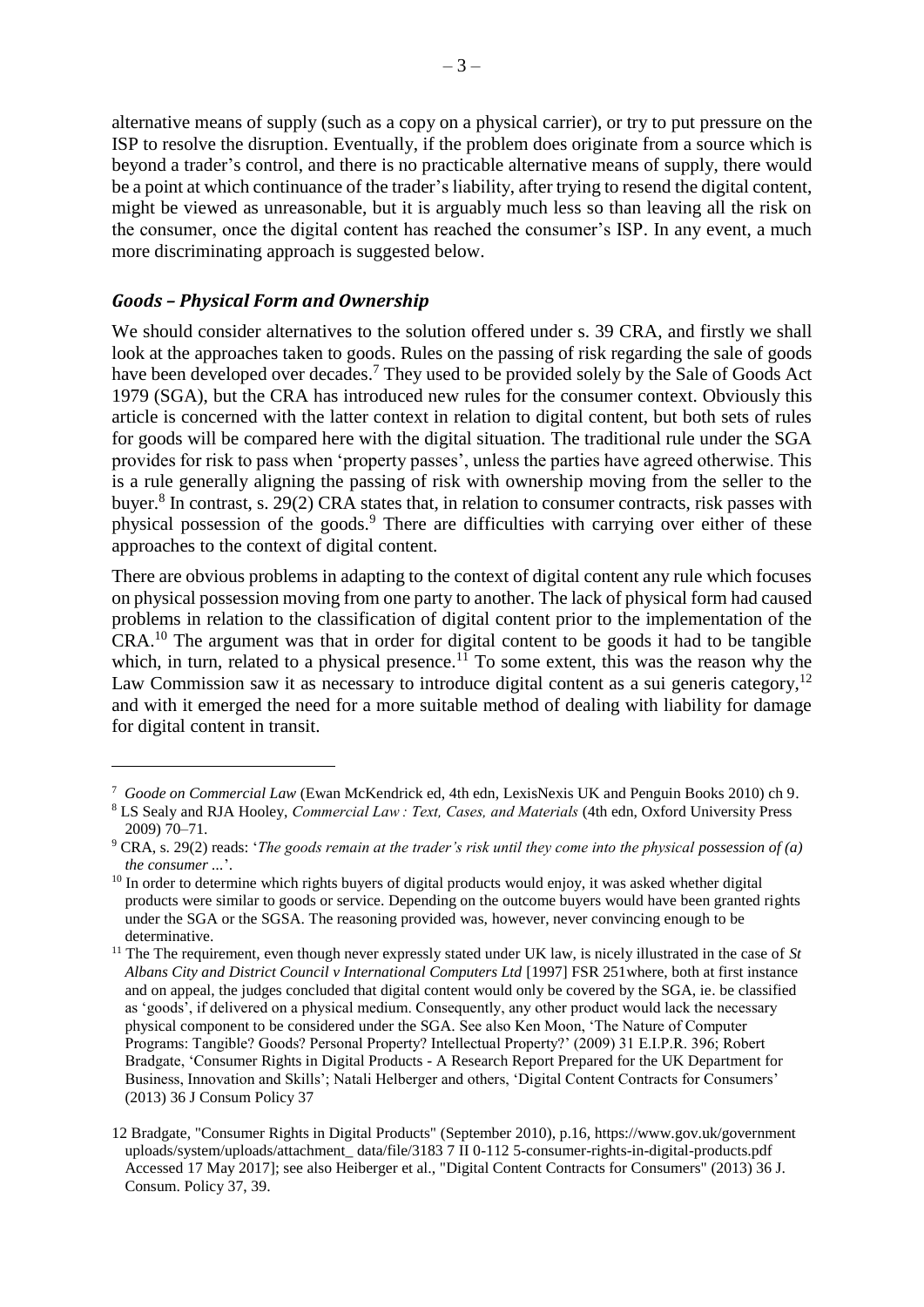Of course, arguments can be made for some type of physical presence for digital content, but they are difficult in themselves, and unconvincing as the linchpin for a rule about passing of risk. There is no physical object which departs from the supplier and arrives with the acquirer. Digital content consists of data which exists as a binary sequence on a carrier in the form of bits and bytes. They make up the smallest parts out of which data consists and occupy physical space on the carrier in the form of magnetic or optical status, $^{13}$  but it is not the physical object that was dispatched and transferred. They are merely a series of changes to the physical medium by which it is transferred and on which it eventually arrives. Further, the physical aspect of goods goes far beyond that of digital content. For the latter, it is not needed in the same sense as it is for goods; the physical appearance of digital content is a cryptic string of states and mainly an auxiliary means of making the product persistent; and only the correct interpretation of it bears a fruitful result. The core of it is merely an idea translated into binary form, and this is reflected in the fact that digital products are predominantly covered by other areas of law such as intellectual property law, ie. copyrights, database rights, and patents.<sup>14</sup>

The significance of intellectual property rights in relation to digital content, not only reflects their intangible nature and the complications in carrying over ideas of transfer of physical possession, it also provides the core difficulty with transposing the traditional rules from the Sale of Goods Act 1979 to the context of digital content. For business transactions in goods, s. 20(1) SGA states that *'*Unless otherwise agreed, the goods remain at the seller's risk until the property in them is transferred to the buyer *….*' Transfer of 'property', in turn, means that *'*there will be transferred to him a title to an absolute legal interest in the goods sold [(ownership)].<sup>'15</sup> In transactions in relation to digital content, acquirers, especially consumers, virtually never obtain an absolute legal title in the product.<sup>16</sup> Ownership commonly remains with the producer and consumers pay for a license to exploit the contents in question. Such licenses are not 'transferred', but rather come into existence at the time of purchase. In some sense, they are the main substance of the contract without which the consumer would not obtain anything usable.<sup>17</sup> Transfer of ownership does not generally take place when the product is digital.

Therefore, neither the approach on the 'passing of risk' involving physical possession under the Consumer Rights Act 2015, nor that relating to ownership under the Sale of Goods Act 1979, offer a solution which could simply be adopted to answer the question of the extent of the endurance of the trader's liability for damage to digital content during transit. There is nevertheless one desirable aspect of the CRA which should be emphasised: the rule is not at the mercy of the normally superior bargaining power of a commercial seller because, apart from a very few exceptions, the rule in s. 29 CRA is unaffected by express agreement and intention to the contrary.<sup>18</sup> This aspect is equally true under s. 39 CRA, and should certainly not be changed.

1

 $13$  This is true for any digital data; even if it is not saved on a medium it would, for the duration of its existence, still occupy space on the RAM (Random Access Memory) which, in turn, translates to occupation of a certain number of electronic parts, ie. transistors.

<sup>&</sup>lt;sup>14</sup> Andrew Murray, *Information Technology Law* (1st edn, Oxford University Press 2010) ch 8.

<sup>15</sup> *Benjamin s Sale of Goods,??* edition, edited by M.G. Bridge and J.P. Benjamin (London: Sweet &

Maxwell/Thomson Reuters, 2012), para.5-003 (check edition [1992]); also Goode, *Goode on Commercial Law*  (2010), p.2 6 7.

<sup>&</sup>lt;sup>16</sup> The only exception would be a purchaser who commissioned the development of a particular product. In such a situation it is potentially intended that the developer transfers not only a copy of the content, but the entire source code, a compiled version and all rights attached.

<sup>17</sup> Diane Rowland, Uta Kohl and Andrew Charlesworth, *Information Technology Law* (4th edn, Routledge 2012) 398–401.

 $18$  In comparison, SGA, s. 20(1) which is concerned with the passing of risk in business transactions, begins with the words '*Unless otherwise agreed*' which are not featured in CRA, s. 29.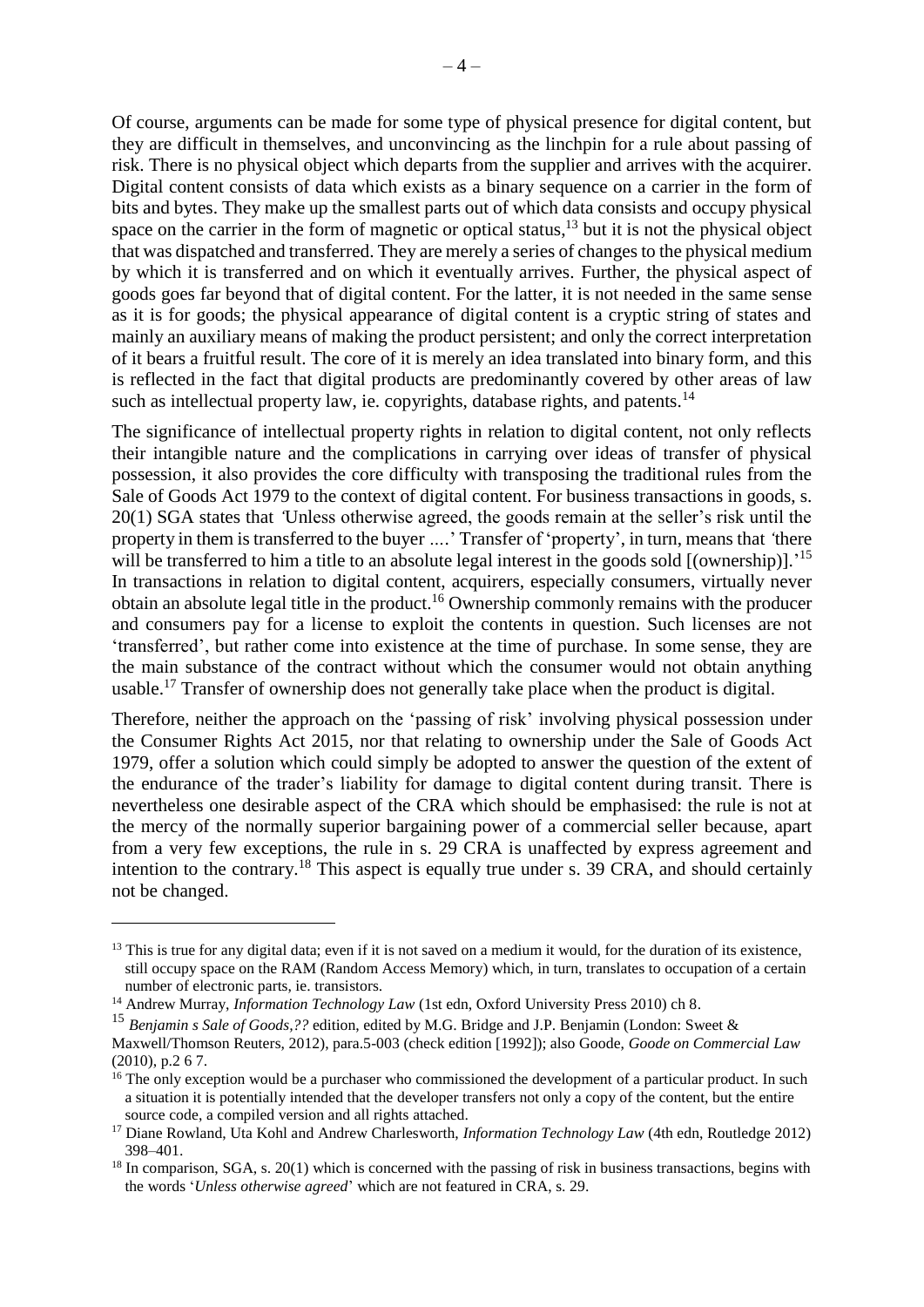#### *The European Approach*

1

We should now turn to another alternative approach to dealing with our problem. In 2011 the European Commission put forward an approach in their Proposed CESL.<sup>19</sup> Article 142.2 addressed the 'passing of risk' in consumer contracts for digital content and stated:

'In a contract for the supply of digital content not supplied on a tangible medium, the risk passes at the time when the consumer or a third party designated by the consumer for this purpose has obtained the control of the digital content.'

Just like s. 39 CRA, this provision avoids the problematic concepts of 'possession' or 'ownership' but it adopts a different approach to that of the CRA. Of course, it raises the question of the meaning of 'a third party designated by the consumer', and if this phrase is understood also to extend to the consumer's ISP, the approach has the same problems as s. 39 CRA.<sup>20</sup> However, this approach would seem to have been intended to require the consumer to actively 'designate' another party who is to receive the digital content (ie. a true agent for such receipt), and we will proceed on this basis. Whether or not it is correct, as an interpretation of the proposed Article 142.2, it is an approach which provides a useful contrast. It could circumvent those limitations encountered under s. 39 CRA, and be advantageous to consumers, as the following will show, but it does depend strongly on the notion of 'control'. Prima facie, this concept exhibits greater similarities to the pragmatic concept of possession than the more esoteric concept of ownership and might be seen to reflect the reasonable expectations of consumers. Furthermore, it was designed to be *'*mandatory in nature; which means that the parties may not, to the detriment of the consumer, exclude its application or derogate from or vary its effects*'* 21 . Thus, it should not be subject to change through the greater bargaining power of the trader.

Blázquez has considered the concept of control, explaining his views by reference to the idea of 'full control'. In this case, consumers would take 'control' of the product once it has reached a location where it would reasonably be used as intended by the consumer. In other words, even though digital content could potentially be manipulated within the consumer's network whilst in transit, this would locate 'control' on the consumer's end-user device. Only when the intact product arrived at such a device, would the trader be released from their obligation to supply. Blázquez asserts that Article 142.2 CESL aims to achieve this and the correct interpretation of the provision would be that *'*risk is [only] borne by the consumer when he has

<sup>&</sup>lt;sup>19</sup> The proposal has to be treated with care as it was withdrawn in its entirety on  $16<sup>th</sup>$  December 2014 due to the idea of producing a '*[m]odified proposal […] to fully unleash the potential of e-commerce in the Digital Single Market*' (European Commission, 'Commission Work Programme 2015' Annex 2, Items 60). The Commission has since launched a much larger campaign: '*Digital Single Market – Bringing down barriers to unlock online opportunities*' (European Commission, 'Digital Single Market'  $\langle$ http://ec.europa.eu/priorities/digital-single-market/> accessed 28 September 2015). As part of this broader work on the Digital Single Market, a Proposal for a Directive on certain aspects concerning contracts for the

supply of digital content (2015/0287 (COD)) has been brought forward. Nevertheless, the potential of what was proposed in CESL as model should still be considered.

<sup>&</sup>lt;sup>20</sup> The proposed Digital Content Directive mirrors s. 39 CRA in its impact (see Art. 5 and Rec. 23). It could be questioned as to whether this is a reaction to the approach taken to 'control' by Blázquez (see text at fn 22) under which two extreme positions, but this time favouring the consumer, in relation to the point of liability of the trader would again have been generated. The suggestion being made here, is for a much more discriminating approach, more appropriately dividing the burden of damage in transit between trader and consumer.

<sup>21</sup> Blázquez, 'Passing of Risk' in Javier Plaza Penadés and Luz M Martínez Velencoso (eds), *European Perspectives on the Common European Sales Law* (1st edn, Springer 2014) at p. 201.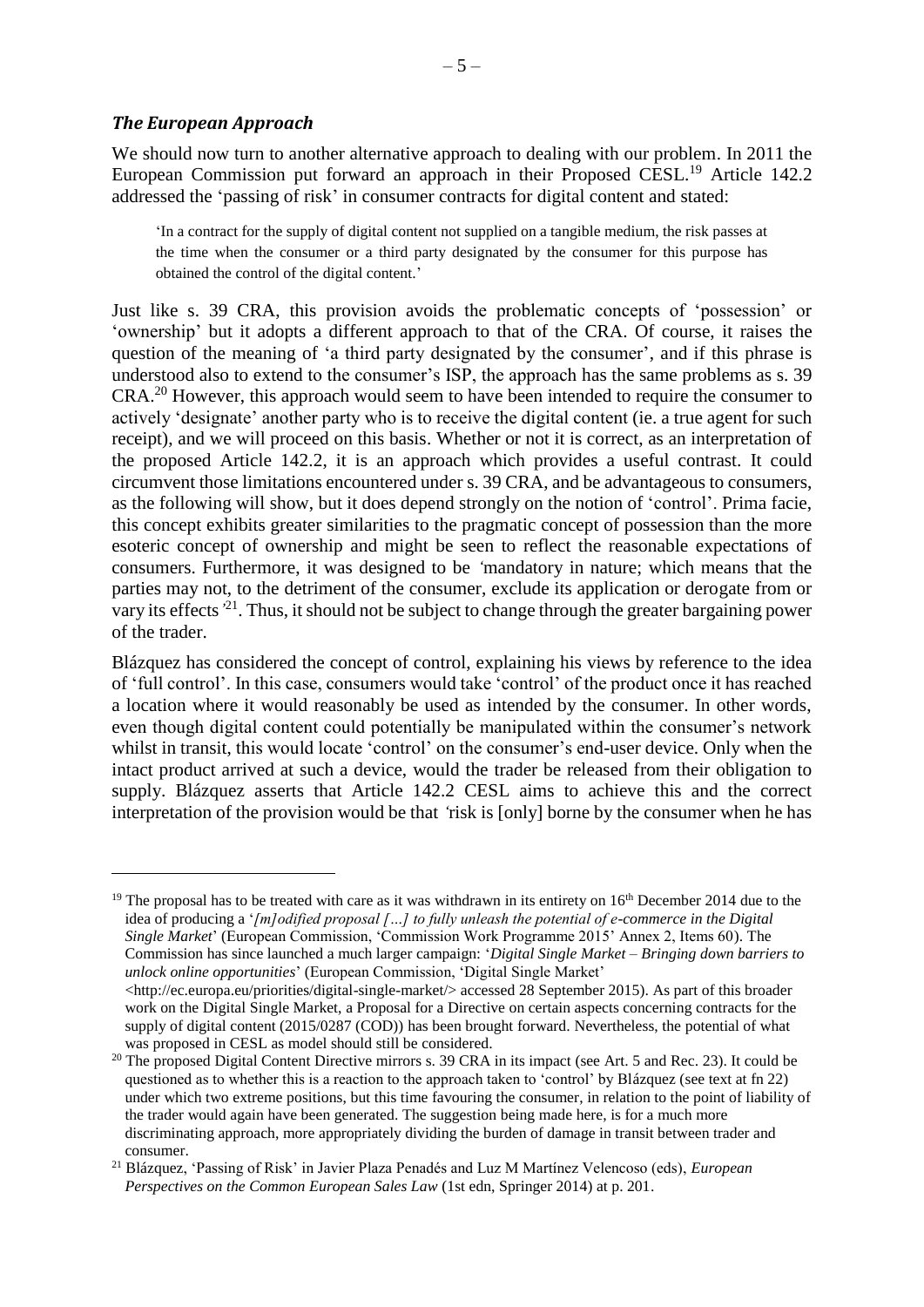obtained full control of the digital content*'*. <sup>22</sup> Of course, 'full control', as suggested by Blázquez, would be identical to the position under s. 39(2)(a) CRA and suffer from the same weaknesses. Placing liability on the trader for the entire transfer is certainly not ideal but would be better than placing the entire burden on the consumer at a much too early stage; but 'control' need not be treated in this way. A much more discriminating approach could be taken to it.

Firstly, consumers could be regarded as in control of the content once it has passed the home router (or modem)<sup>23</sup> which would mean that consumers had to bear the risk of any interference within their internal network, but this should also be seen as too blanket an approach, and heed has to be paid to the possible complications which may arise once the digital content has passed the consumer's modem, to address the point at which risk should lie at the consumer's door.

Along the way from the modem to the point where the content is accessible, a multitude of events can occur which might compromise the product. Consumers might, for instance, utilise demilitarised zones (DMZ) or proxy servers, technical facilities which perform security tasks within a private network. Much more common are anti-virus scanners and software firewalls which operate on the consumer's laptop, tablet, or phone and, in some cases, are even built into the operating system.<sup>24</sup> The risks in relation to transmission between modem and end-user device are too diverse for a blanket solution thereafter and we need to look at what this should turn upon.

We should consider an event-based approach, where 'control' over digital content depends on the component of the consumer's system which causes the damage. It is contended that we should look at what can be technologically expected of the 'average consumer' to distinguish these events, and determine where risk should lie in relation to them. The average consumer will normally employ certain components for the reasonable protection of his or her private network, such as firewalls and anti-virus scanners; <sup>25</sup> other components are implemented as a more particular choice of the individual consumer, in the form of more advanced technology to enhance security of their private network, the use of which exceeds the knowledge and abilities of the average consumer. If not carefully set up, such means carry an increased chance of damage to otherwise flawless content. The components typically falling within this group are DMZs and proxy servers. Generally, consumers who decide to enhance their network protection beyond the average consumer's standard are aware of the technical risks involved and proceed in contemplation of them. Thus, a distinction could be drawn, making traders not liable for damage arising from such components, but relieving consumers of bearing the risk of interfering events, which are caused by components that the average consumer would employ. The view can be taken that traders are aware of the use of anti-virus scanners and firewalls, and their products should be developed to a standard that would not cause problems with the security components used, knowingly or otherwise, by the average consumer. Of course, not only the type of component, for example an anti-virus scanner, but also its quality 1

<sup>22</sup> Blazquez, "Passing of Risk" in European Perspectives on the Common European Sales Law (2014), p.201

<sup>&</sup>lt;sup>23</sup> Most domestic networks will now use a router with an integrated modem to connect their devices to the internet. Yet, the modem must be understood to be the interface between the two spheres.

<sup>&</sup>lt;sup>24</sup> See Microsoft Corporation, 'Windows Firewall' (*windows.microsoft.com*) <http://windows.microsoft.com/engb/windows-8/windows-firewall-from-start-to-finish> also Microsoft Corporation, 'Windows Defender' (*windows.microsoft.com*) <http://windows.microsoft.com/en-gb/windows/using-defender> Both accessed 18 May 2017.

<sup>&</sup>lt;sup>25</sup> Software firewalls and anti-virus applications can be deactivated temporarily or even removed, but it would be unreasonable to set the threshold to such a high level, where consumers need to have in-depth knowledge, especially when it is recommended for the protection of the consumer's data to keep such means active at all times. Furthermore, supply of digital content can occur in so many different forms (via e-mail, download, web-access, cloud-access, etc.) that the recurring need to deactivate the protective measures would compromise the system's security.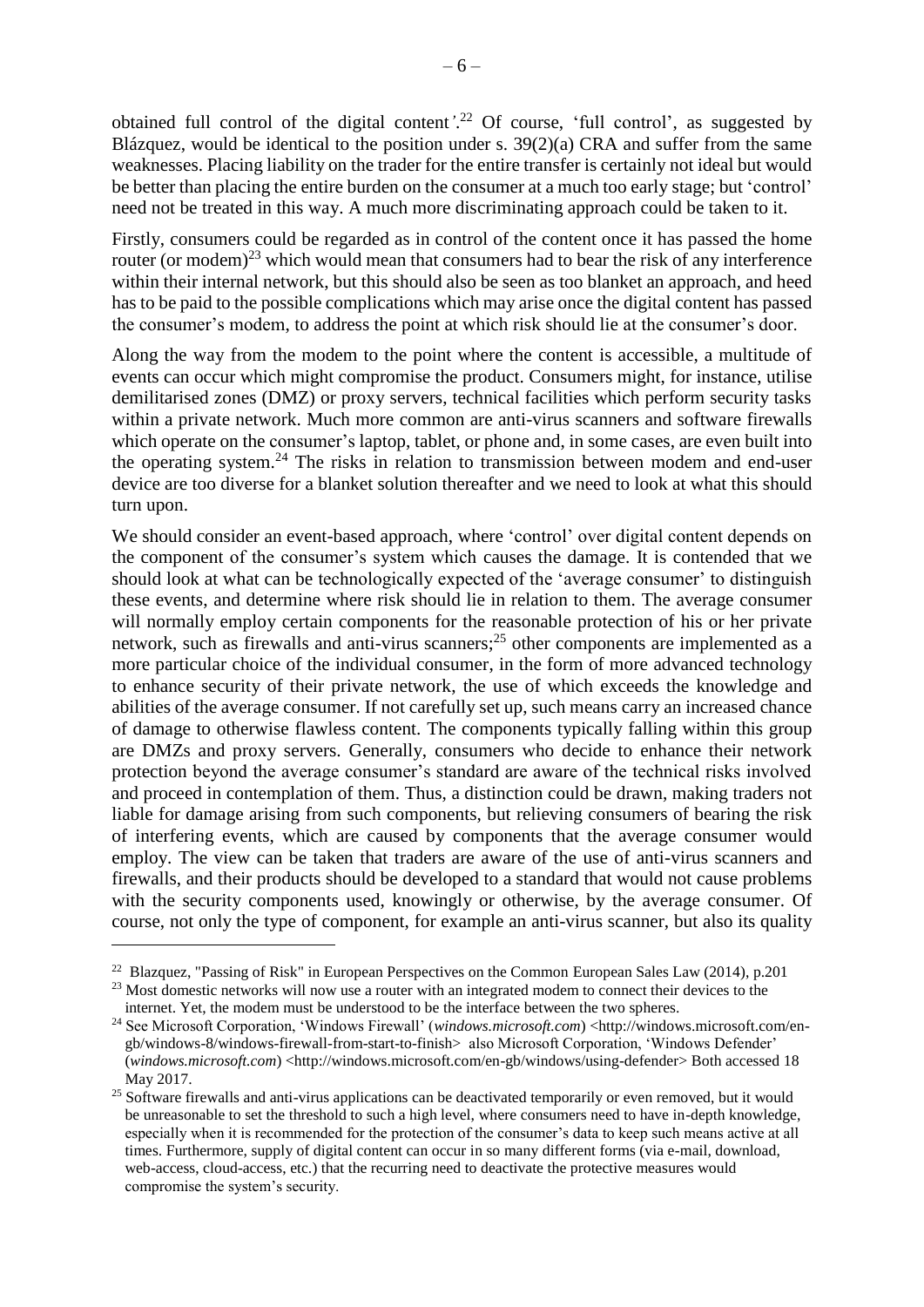must be such that the average consumer would employ it, depending upon such factors as price, producer's reputation, and, naturally, market share, if the trader is to be liable.

## *Obligation to Re-Supply*

We have looked at the point at which the risk of damage to the digital content in transit should be transferred from the trader to the consumer. Now it has to be considered whether, at whatever point that occurs, an obligation to re-supply a digital product, which was damaged in previous attempts of supply, should continue for a time after that has occurred.

# *Satisfactory Quality*

First, we should briefly acknowledge an argument which might be made in relation to using the implied term that digital content should be of 'satisfactory quality'. Section 34 CRA implies a term into consumer contracts for the supply of digital content which requires digital content to be of satisfactory quality. The test under s. 34 CRA is derived from the well-known test for satisfactory quality for sales of goods under s. 14 SGA. It sets out an exercise requiring consideration of the 'standard of a reasonable person' against the background of the price, description and any other relevant factors. The applied standard should encompass*,* inter alia*,* freedom from security holes as well as freedom from technical flaws and defects,<sup>26</sup> but what should be addressed here in particular is the durability aspect of satisfactory quality. Part of the quality assessment requires digital products, in appropriate cases, to be durable.<sup>27</sup> In relation to goods, in the case of Lambert v Lewis, <sup>28</sup> Lord Diplock examined the implied term of, what was then, 'merchantability', in relation to durability, and came to the conclusions that duties as to 'merchantable quality', as imposed by the Sale of Goods Act 1979, would continue '*for a*  reasonable time after delivery*'*. <sup>29</sup> An argument might be encountered that 'durability' imposed a duty for traders to supply a product which would continue to be of satisfactory quality for a reasonable time. It would then cover those incidents affecting digital content after the point when it has been supplied. However, such an argument should be quickly dismissed. Durability is only concerned with a problem which was part of the product before the supply, but which simply did not manifest itself until after that point.<sup>30</sup>

#### *Licenses*

Consideration should, thus, be given to a more holistic possibility for an obligation to re-supply, also covering cases where a problem occurred after the 'supply' of the digital content, but before it reached the device on which the consumer would use it. The significance of licences for the supply of digital contents must be addressed.

As was explained before, consumers usually do not purchase the digital content (or the copyrights in it) but a licence that permits its use.<sup>31</sup> In online transactions, the license agreement is commonly presented to the consumer during the contracting process, as a so-called click-

1

<sup>26</sup> N. Helberger et al, *Digital Consumers and the Law* (Alphen aan den Rijn: Kluwer Law International, 2013) 106.

 $27$  CRA, s. 34(3)(d).

<sup>28</sup> *Lambert v Lewis*[1982] AC 225. Lord Diplock's analysis of this case is of particular interest as the agreement was between a trader and a consumer.

<sup>29</sup> *Lambert v Lewis*[1982] AC 225 at 276; see also Benjamin's Sale of Goods, para 11-057.

<sup>30</sup> Cf. *Mash & Murrell Ltd v Joseph I Emanuel Ltd* (1961) 1 WLR 862. CA.

<sup>31</sup> S. Stokes, *Digital Copyright*, 4th edn, (Oxford: Hart Publishing Ltd 2014) p140.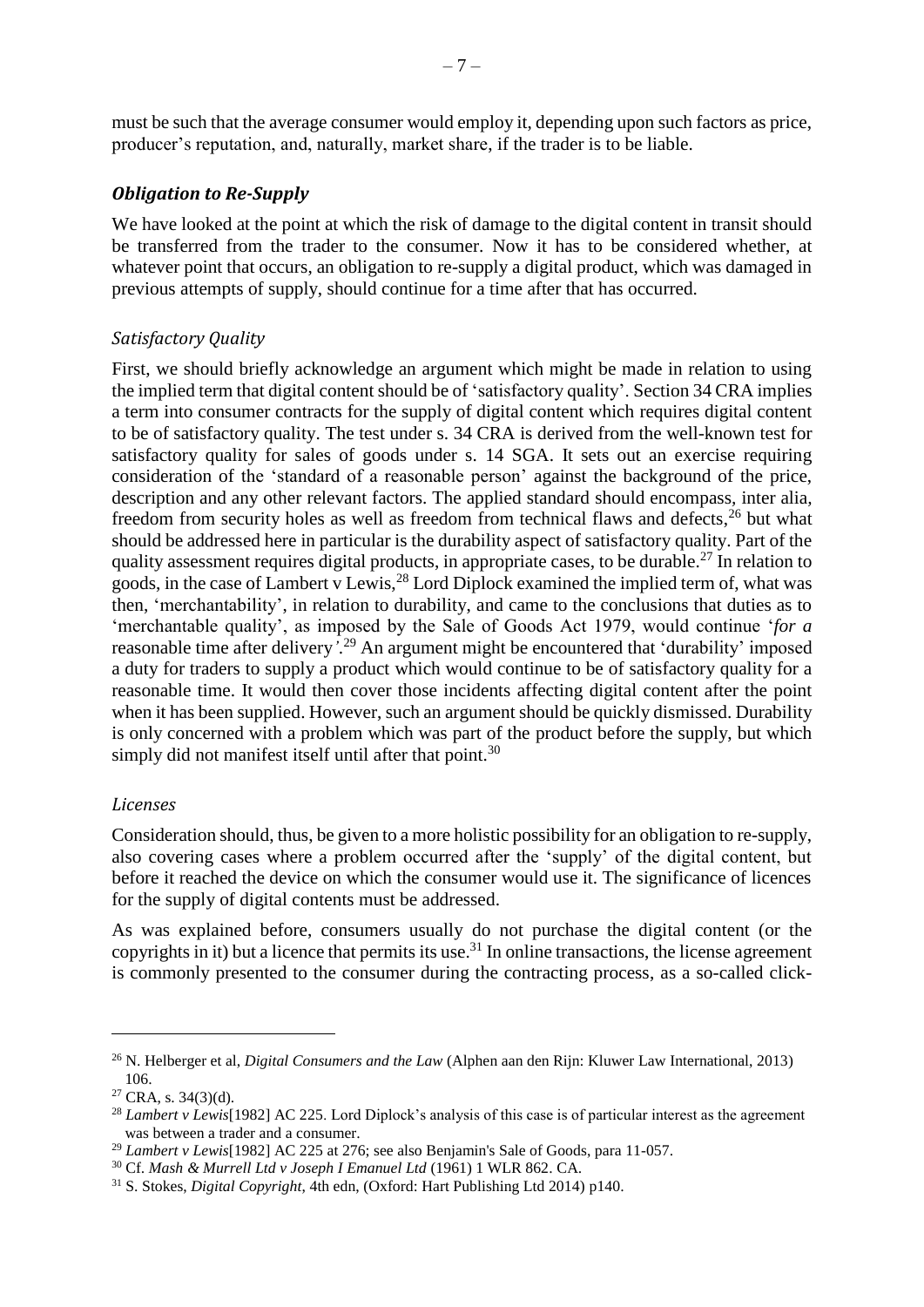wrap license.<sup>32</sup> If the digital content is damaged in transit, then prima facie the consumer has a license but nothing usable under it. The existence of such a license gives rise to an argument for an obligation to re-supply.

What needs to be looked at is whether, in such circumstances, traders impliedly agreed to resupply (or make available) the contents after the purchase. In a somewhat different context this type of idea was considered by Jacob J in Sony Computer Entertainment Inc v Owen;<sup>33</sup> a case involving digital content provided on a physical carrier. In his judgement, Jacob J explained *that* 'if you got your license and your [product] would not work, you would still have a license, but you could not operate your license*'*. <sup>34</sup> The tenor of his statement suggests that there ought to be something in the contract allowing the consumer to make use of this license. This could be seen as an appropriate situation for an implied term, and one implied in law, as suitable to all contracts of a given type, rather than in fact, ie. just on the basis of the intention of those particular parties. Implying terms in law requires identification of a type of contract, and here it would seem to be consumer contracts for the supply of digital content. The other requirement for such implication has been stated as one of 'necessity'.<sup>35</sup> However, as much analysis has shown,<sup>36</sup> and the courts are beginning to recognise,<sup>37</sup> this would be better stated simply as a matter of *'*reasonableness, fairness and the balancing of competing policy considerations*'*. <sup>38</sup> It then becomes a question of whether the consumer should be left with a useless license, or whether there should be some obligation on the trader to make some attempts to re-supply on the consumer's request.

Of course, in arguing for such an implied term, it should be asked whether an obligation to resupply would place an unreasonable burden on traders. There are two factors to be taken into account, which are 'effort' and 'cost'. When considering 'effort', one must look at the period during which the obligation would persist and the number of attempts the trader might have to make. Traders might think it unreasonable for such an obligation to persist over the entire period during which the license is valid, but consumers who cannot make use of their license because they never received a working product might expect there to be such an obligation. On the other hand, if, after numerous attempts, the consumer cannot resolve the problem with their system in order to allow a successful supply, a trader might argue they should be regarded as having fulfilled their contractual obligation. It becomes a question of balancing the amount of effort a trader reasonably has to put into attempts to re-supply, against the expectations of the consumer. In many instances, human intervention would not be required at all on the part of the trader. If the digital content is accessible online by the consumer, it could eliminate the need for action by the trader completely. Consumers could request the product from a server numerous times until it eventually reached the end-user device unharmed. This constant availability of digital content obviously also helps in relation to the costs for this 'service'. Unlike goods, digital content can simply be sent, or downloaded, at a negligible cost.

1

 $32$  It is commonly referred to as 'click wrap license'. However, this is not the right place to embark upon the exact meaning to be accorded to such terminology.

<sup>33</sup> *Sony Computer Entertainment Inc v Owen* [2002] E.M.L.R. 742 Ch D

<sup>34</sup> *Sony Computer Entertainment v Owen* [2002] E.M.L.R. 742 at 748.

<sup>35</sup> Per Lord Wilberforce in *Liverpool City Council v Irwin* (1976) 2 All ER 39, 44.

<sup>36</sup> E. Peden, 'Policy Concerns behind Implication of Terms in Law' [2001] L.Q.R. 459, 466–467.

<sup>37</sup> *Crossley v Faithful & Gould Holdings Ltd* (2004) 4 All ER 447 [36].

<sup>38</sup> *Treitel on the Law of Contract*, 14th edn, edited by E. Peel (London: Sweet & Maxwell, 2015), para 6- 035;*Koffinan and Macdonald's Law of Contract, 8th* edn, edited by E. Macdonald and R. Aktins (Oxford: Oxford University Press, 2014), para.7.43;Atiyah 's Introduction to the Law of Contract, 6th edn, edited by P.S. Aliyah and S. A. Smith (Oxford: Oxford University Press, 2005), p.161.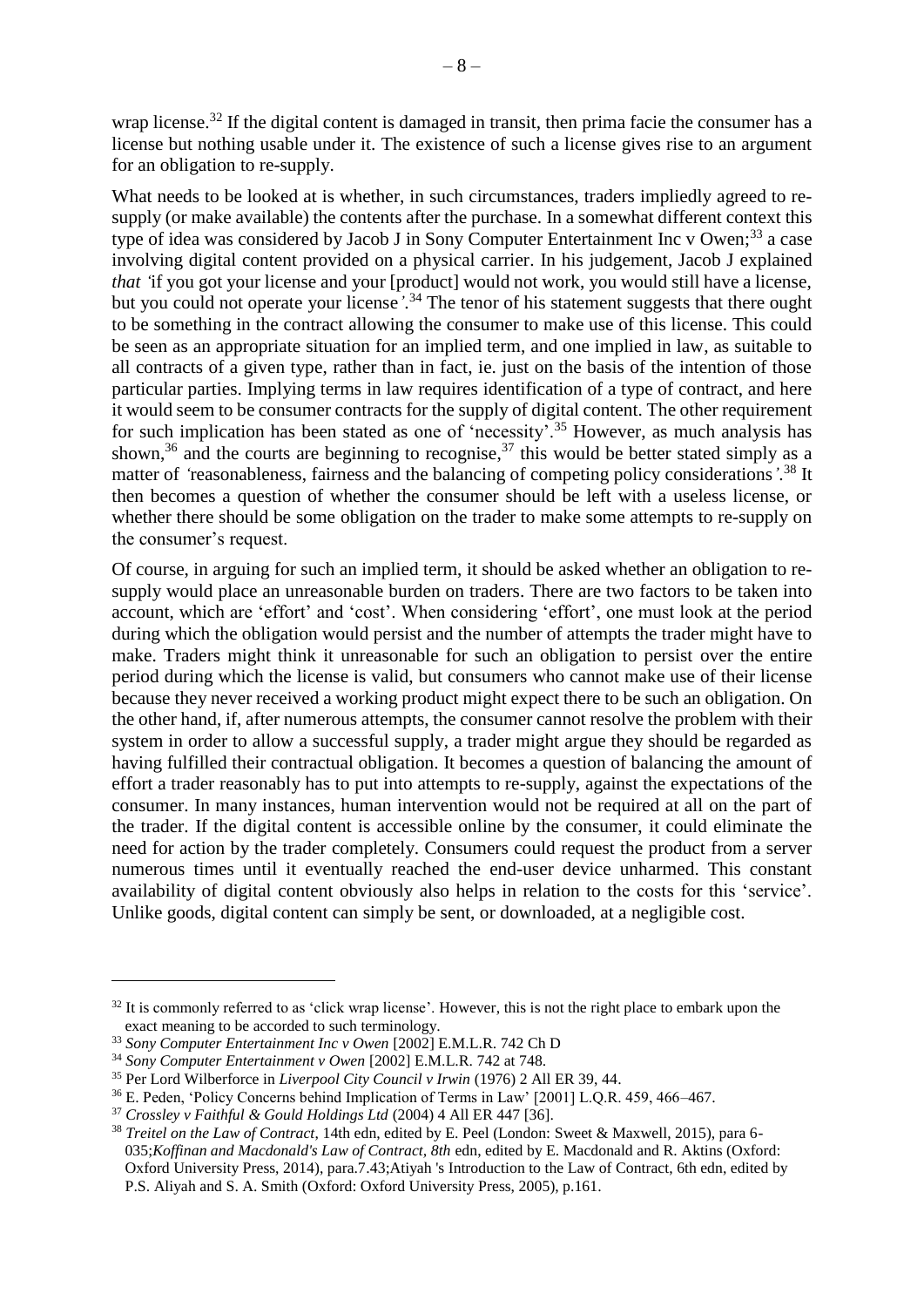Under an implied term to re-supply, the obligation should be maintained for a reasonable time, but as it can be a low 'effort' and 'cost' obligation, the time frame should be applied generously to enable, at least, initial operation of the consumer's product license. Imposing such obligation, even extensively, does not appear to burden traders in a significant manner, but it might raise concerns of susceptibility to abuse by consumers. However, technological limitations can be imposed to prevent consumers who received their original supply without problems, from taking advantage of re-supply to try to obtain a second useable copy. We are familiar with the use of Digital Right Management (DRM) allowing traders to control the use

of digital content by limiting or monitoring access, including attempts to duplicate,<sup>39</sup> and the same could be used here. Moreover, products are often 'unlocked' or 'redeemed' on a user account for an online service via which digital content can be accessed for the license duration. Should consumers then try to acquire a second copy, DRM would restrict access to prevent simultaneous or unauthorised use. Potential for abuse is not a significant argument against the law imposing an obligation to re-supply digital content on traders.

#### *Burden of Proof*

One final issue regarding the liability of traders, which is considered here, must be addressed and that is in relation to the burden of proof. As is generally the case, especially for the ordinary person, it is difficult to provide evidence of a causal link between technological mishaps and the damage in question. Being unable to establish this link is likely to leave consumers without the possibility of enforcing their rights when traders deny responsibility. In the light of this, the burden of proof should be placed on traders who are, in any event, likely to have superior technological expertise or resources. <sup>40</sup> If damage occurs, the trader should have to show that either the faulty component is one which deviates from the standard of the average consumer, and hence is regarded as within the consumer's 'control', or, at least, that none of the other components, in relation to which the trader would be liable, if those components were responsible, have caused the damage. In other words, effectively the trader's liability is presumed, but can be rebutted by identifying the faulty component as one for which the consumer is responsible, such as one not used by the average consumer, or eliminating the components for which the trader is liable, such as one used by the average consumer. The recently proposed Digital Content Directive<sup>41</sup> suggests this approach with regards to conformity of digital content,  $42$  which also relates to failure to supply.  $43$  Of course, there is an issue in relation to the trader having access to the components which are within the consumer's system. The consumer may be unwilling to co-operate with an investigation by the trader or, more likely, unable to provide the assistance which the trader needs to do so. Such scenario is also considered by the proposed Directive.<sup>44</sup> It provides for the burden not to fall on the trader where, after having made 'necessary efforts', the trader cannot get the required access to components. The proposed Directive provides guidance as to the extent to which traders are required to act. 'Necessary efforts' can be understood to require some form of positive action which must be proportionate to the situation, the product and the method of delivery.<sup>45</sup> As such,

<u>.</u>

<sup>39</sup> C. May, *Digital Rights Management: The Problem of Expanding Ownership Rights* (Oxford: Chandos Publishing (Oxford) Ltd 2007) 67–69.

<sup>&</sup>lt;sup>40</sup> Proposal for a Directive on certain aspects concerning contracts for the supply of digital content (2015/0287 (COD) (pDCD), Recital 32.

 $^{41}$  pDCD)). See further fns. 19 and 20, above.

 $42$  pDCD, Art. 9.

 $^{43}$  pDCD, Art. 10(1).

 $^{44}$  pDCD, Art. 10(3) & Rec. 32.

 $45$  pDCD, Rec 33.